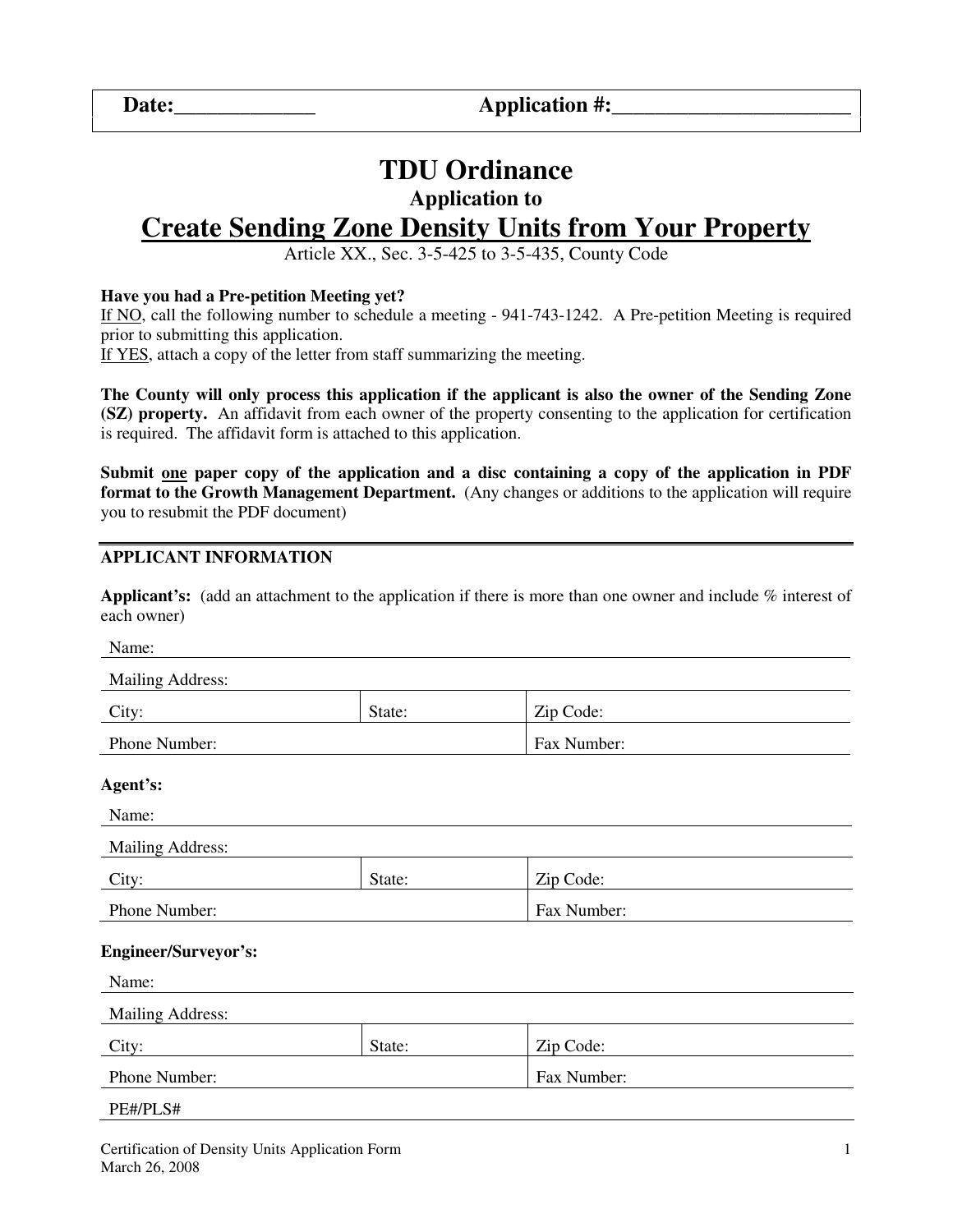| <b>CHECKLIST</b>                                                                                                                                                                                                                                                                                                                                                                                                         |  |  |  |  |
|--------------------------------------------------------------------------------------------------------------------------------------------------------------------------------------------------------------------------------------------------------------------------------------------------------------------------------------------------------------------------------------------------------------------------|--|--|--|--|
| An affidavit from the property owner(s) of the proposed $SZ$ property – use attached affidavit                                                                                                                                                                                                                                                                                                                           |  |  |  |  |
| O Consent form from the mortgage holder if the property is under mortgage                                                                                                                                                                                                                                                                                                                                                |  |  |  |  |
| $\Box$ A copy of the most current deed or title to the proposed SZ property                                                                                                                                                                                                                                                                                                                                              |  |  |  |  |
| Legal description of the proposed SZ, with acreages                                                                                                                                                                                                                                                                                                                                                                      |  |  |  |  |
| A signed and sealed survey illustrating boundaries and all existing easements of the proposed SZ - if the<br>proposed SZ consists of platted lots and there are no fractions of a lot, then you may satisfy this<br>requirement by submitting a copy of the most recent plat map with the lot(s) outlined (you must still<br>indicate easements or other encumbrances on the copy of the plat).                          |  |  |  |  |
| Maps indicating the location of the proposed SZ (to scale)                                                                                                                                                                                                                                                                                                                                                               |  |  |  |  |
| An Ownership and Encumbrance Report or other document of title issued by an attorney or a title<br>insurance company which must be dated no later than two months prior to submittal of this application.                                                                                                                                                                                                                |  |  |  |  |
| A draft Covenant* -                                                                                                                                                                                                                                                                                                                                                                                                      |  |  |  |  |
| $\circ$ Management plan, if required (Subsection 3-5-432(c)),                                                                                                                                                                                                                                                                                                                                                            |  |  |  |  |
| A narrative indicating the Base Density (see Section 3-5-427, definitions) of the SZ and describing how<br>the calculation was derived, including an indication of how any Encumbrances as identified per<br>Subsection $3-5-429(b)(2)(iv)$ affect this Base Density; a statement of the number Density Units requested<br>to be transferred from the property and the number of Density Units requested to be retained. |  |  |  |  |
| If the property is located in the Coastal High Hazard Area, a boundary map of the property with the<br>storm surge zones illustrated upon the map along with an indication of the acreage of each associated<br>storm surge. If there are VE and AE flood zones, these shall also be illustrated on the map. Any<br>Encumbrances must be subtracted from the whole.                                                      |  |  |  |  |
| If required, maps and surveys of the property illustrating the existing land cover using Level 3 Florida<br>Land Use Cover and Forms Classification system, locations of heritage trees and listed flora a fauna<br>species,.                                                                                                                                                                                            |  |  |  |  |
| An application fee (\$655), made out to the Charlotte County Board of County Commissioners                                                                                                                                                                                                                                                                                                                               |  |  |  |  |
| Pre-application letter                                                                                                                                                                                                                                                                                                                                                                                                   |  |  |  |  |
|                                                                                                                                                                                                                                                                                                                                                                                                                          |  |  |  |  |

\*The Covenant must be signed and notarized prior to the Board of County Commissioners (BCC) hearing. This is one of the standards for approval of the petition by the BCC. In the event the petition is approved, the petitioner is required to file the Covenant with the Clerk of the Circuit Court. The petitioner is required to pay the cost of the filing fee. A certified copy must be given to the TDU program administrator for scanning before you will receive your Certificate.